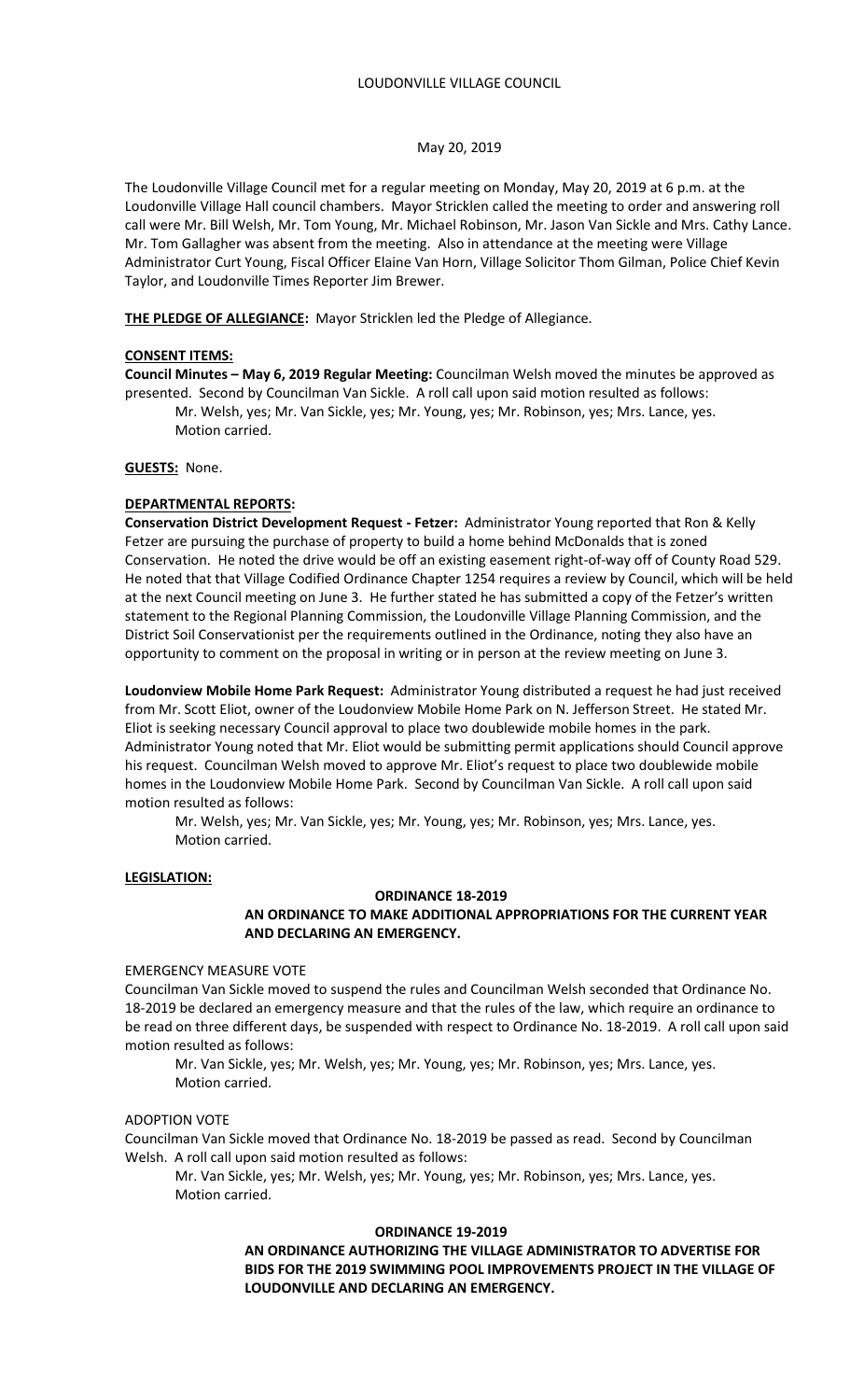## May 20, 2019

## EMERGENCY MEASURE VOTE

Councilman Van Sickle moved to suspend the rules and Councilman Welsh seconded that Ordinance No. 19-2019 be declared an emergency measure and that the rules of the law, which require an ordinance to be read on three different days, be suspended with respect to Ordinance No. 19-2019. A roll call upon said motion resulted as follows:

Mr. Van Sickle, yes; Mr. Welsh, yes; Mr. Young, yes; Mr. Robinson, yes; Mrs. Lance, yes. Motion carried.

## ADOPTION VOTE

Councilman Van Sickle moved that Ordinance No. 19-2019 be passed as read. Second by Councilman Welsh. A roll call upon said motion resulted as follows:

Mr. Van Sickle, yes; Mr. Welsh, yes; Mr. Young, yes; Mr. Robinson, yes; Mrs. Lance, yes. Motion carried.

### **ORDINANCE 20-2019**

**AN ORDINANCE GRANTING DIRECTOR OF TRANSPORTATION AUTHORITY TO MAINTAIN STATE HIGHWAYS, APPLY STANDARD LONGITUDINAL PAVEMENT MARKINGS AND ERECT REGULATORY AND WARNING SIGNS ON STATE HIGHWAYS INSIDE VILLAGE CORPORATION AND GIVING CONSENT OF THE VILLAGE TO THE PLOWING OF SNOW AND USE OF ABRASIVES FOR ICE CONTROL UNDER THE SUPERVISION OF THE DIRECTOR OF TRANSPORTATION, STATE OF OHIO.**

Solicitor Gilman stated that this Ordinance was drafted by the State of Ohio Department of Transportation for Village approval. He further noted this Ordinance represents an updated renewal of a previous agreement with the Ohio Department of Transportation that has been in place for many years.

## EMERGENCY MEASURE VOTE

Councilman Welsh moved to suspend the rules and Councilwoman Lance seconded that Ordinance No. 20- 2019 be declared an emergency measure and that the rules of the law, which require an ordinance to be read on three different days, be suspended with respect to Ordinance No. 20-2019. A roll call upon said motion resulted as follows:

Mr. Welsh, yes; Mrs. Lance, yes; Mr. Young, yes; Mr. Robinson, yes; Mr. Van Sickle, yes. Motion carried.

# ADOPTION VOTE

Councilman Welsh moved that Ordinance No. 20-2019 be passed as read. Second by Councilwoman Lance. A roll call upon said motion resulted as follows:

Mr. Welsh, yes; Mrs. Lance, yes; Mr. Young, yes; Mr. Robinson, yes; Mr. Van Sickle, yes. Motion carried.

### **ORDINANCE 21-2019**

**AN EMERGENCY ORDINANCE APPROVING THE EDITING AND INCLUSION OF CERTAIN ORDINANCES AND RESOLUTIONS AS PARTS OF THE VARIOUS COMPONENT CODES OF THE CODIFIED ORDINANCES; TO PROVIDE FOR THE ADOPTION AND PUBLICATION OF NEW MATTER IN THE UPDATED AND REVISED CODIFIED ORDINANCES; AND TO REPEAL ORDINANCES AND RESOLUTIONS IN CONFLICT THEREWITH.**

Solicitor Gilman stated that this Ordinance represents the normal updates to the Village Codified Ordinances to remain consistent with Ohio statutes.

### EMERGENCY MEASURE VOTE

Councilwoman Lance moved to suspend the rules and Councilman Van Sickle seconded that Ordinance No. 21-2019 be declared an emergency measure and that the rules of the law, which require an ordinance to be read on three different days, be suspended with respect to Ordinance No. 21-2019. A roll call upon said motion resulted as follows:

Mrs. Lance, yes; Mr. Van Sickle, yes; Mr. Welsh, yes; Mr. Young, yes; Mr. Robinson, yes. Motion carried.

## ADOPTION VOTE

Councilwoman Lance moved that Ordinance No. 21-2019 be passed as read. Second by Councilman Van Sickle. A roll call upon said motion resulted as follows: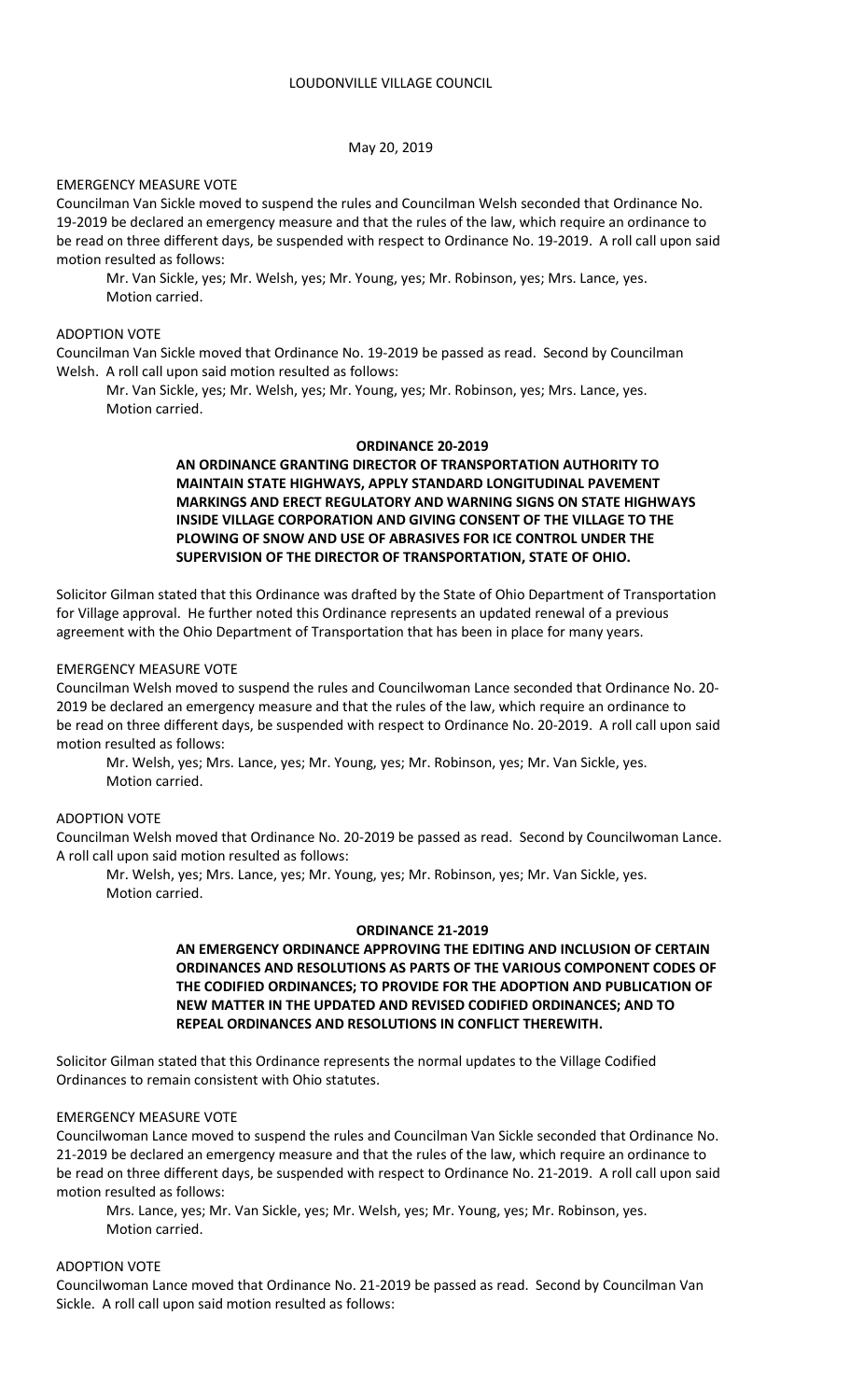### May 20, 2019

Mrs. Lance, yes; Mr. Van Sickle, yes; Mr. Welsh, yes; Mr. Young, yes; Mr. Robinson, yes. Motion carried.

### **ORDINANCE 22-2019**

# **AN ORDINANCE AUTHORIZING THE MAYOR AND FISCAL OFFICER TO ENTER INTO AN AGREEMENT WITH TRUSTEES OF THE TOWNSHIP OF LAKE, ASHLAND COUNTY, OHIO FOR FIRE PROTECTION AND EMERGENCY MEDICAL SERVICES AND DECLARING AN EMERGENCY.**

## EMERGENCY MEASURE VOTE

Councilman Welsh moved to suspend the rules and Councilwoman Lance seconded that Ordinance No. 22- 2019 be declared an emergency measure and that the rules of the law, which require an ordinance to be read on three different days, be suspended with respect to Ordinance No. 22-2019. A roll call upon said motion resulted as follows:

Mr. Welsh, yes; Mrs. Lance, yes; Mr. Young, yes; Mr. Robinson, yes; Mr. Van Sickle, yes. Motion carried.

## ADOPTION VOTE

Councilman Welsh moved that Ordinance No. 22-2019 be passed as read. Second by Councilwoman Lance. A roll call upon said motion resulted as follows:

Mr. Welsh, yes; Mrs. Lance, yes; Mr. Young, yes; Mr. Robinson, yes; Mr. Van Sickle, yes. Motion carried.

## **OLD BUSINESS:**

**High grass complaints:** Mayor Stricklen discussed recent complaints he has received regarding un-mowed lawns around the Village where the grass is excessively high. He reminded property owners that Village statute governs grass height. He further noted the Village has the authority to mow the grass and then assess the property owner a minimum \$100 for the first hour or portion thereof and then \$75 per hour for any hour the Village spends mowing the property past one hour.

#### **NEW BUSINESS**:

**Park Usage Request – Jessica Wagner, Allegro Music:** Councilwoman Lance moved to approve a request from Ms. Wagner to use the NE quadrant of Central Park for a free community drum circle on June 7, July 12 and August 2 from 6 to 8 PM. (Rain dates: June 14, July 19, August 9) Second by Councilman Young. A roll call upon said motion resulted as follows:

Mrs. Lance, yes; Mr. Young, yes; Mr. Welsh, yes; Mr. Robinson, yes; Mr. Van Sickle, yes. Motion carried.

**Park Usage Request – L-P Athletic Boosters:** Councilman Van Sickle moved to approve a request from the L-P Athletic Boosters to use the NE quadrant of Central Park for their Athletic Booster Drive/Meet the Football Team Night on August 9 from 3 to 10 PM. (Rain date: August 10) Second by Councilwoman Lance. A roll call upon said motion resulted as follows:

Mr. Van Sickle, yes; Mrs. Lance, yes; Mr. Welsh, yes; Mr. Young, yes; Mr. Robinson, yes. Motion carried.

**Park Usage Request – Trinity Community Church:** Councilman Welsh moved to approve a request from the Trinity Community Church to use the NE quadrant of Central Park for an Ice Cream Social on September 1 from 4 to 8 PM. Second by Councilman Van Sickle. A roll call upon said motion resulted as follows:

Mr. Welsh, yes; Mr. Van Sickle, yes; Mr. Young, yes; Mr. Robinson, yes; Mrs. Lance, yes. Motion carried.

**DONOR RECOGNITION:** Mayor Stricklen read a Certificate of Appreciation to be presented to First-Knox National Bank for their donation of \$2,750 to The Ohio Theatre to fund the 2019 Summer Movie Series.

## **CLAIMS ORDINANCE 2019-10:**

Claims Ordinance 2019-10 was presented for approval. Councilwoman Lance moved to approve Claims Ordinance 2019-10. Second by Councilman Van Sickle. A roll call upon said motion resulted as follows:

 Mrs. Lance, yes; Mr. Van Sickle, yes; Mr. Welsh, yes; Mr. Young, yes; Mr. Robinson, yes. Motion carried.